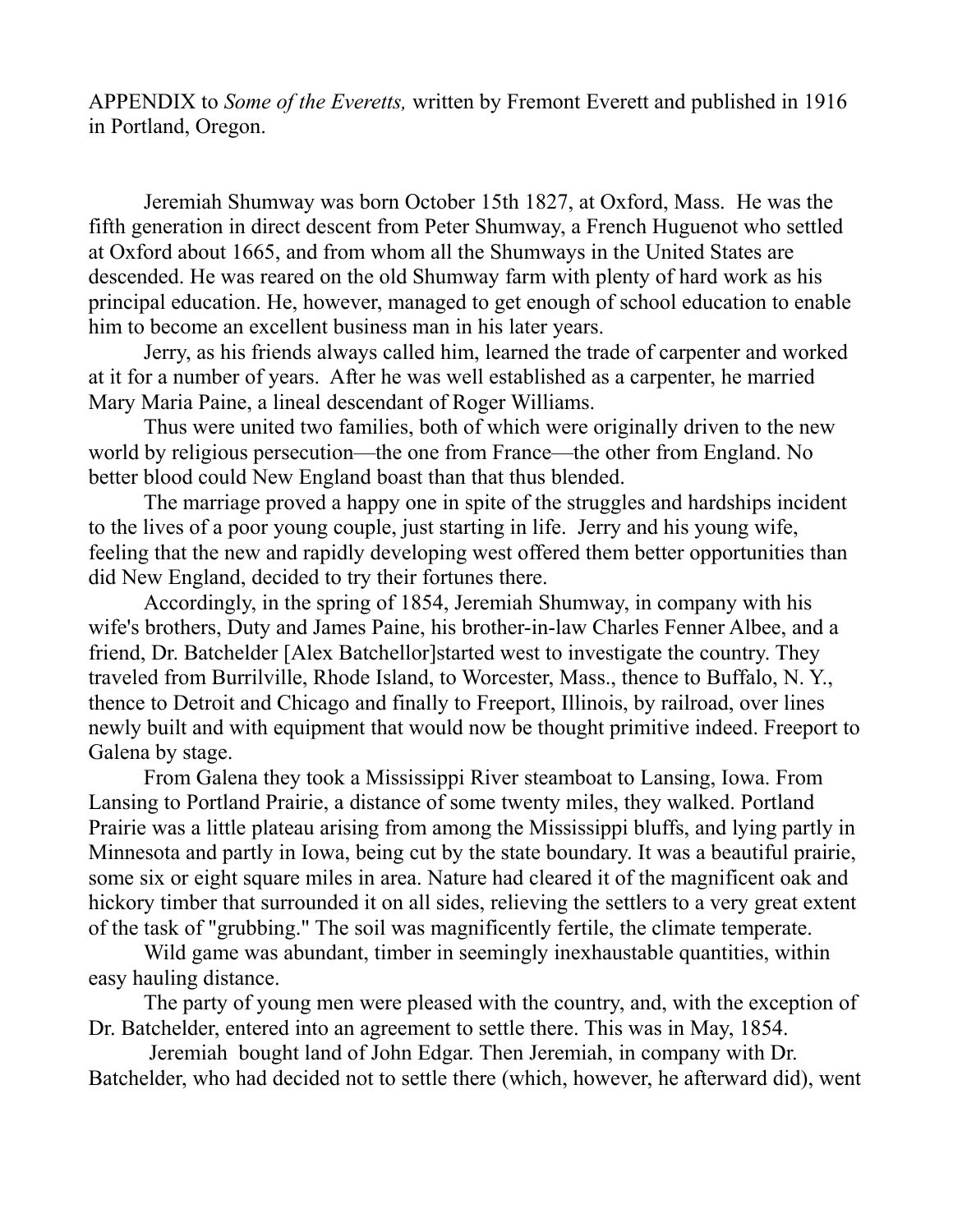back to Rhode Island for his wife and his sister Ruth who was married to James Paine.<sup>[2](#page-1-0)</sup>

He, with his wife, child and sister, returned to Portland Prairie in June and took up the life of a pioneer, with its joys and sorrows, its defeats and its triumphs.

Then Charles F. Albee went back and brought out his family and the wife of Duty Paine.<sup>[3](#page-1-1)</sup> At this time a great stream of emigrants was pouring along the routes of travel from the east to what is now the middle west—Illinois, Iowa and Minnesota.

Cholera had been brought over from Europe, and these routes had become infected. Great numbers of the people who had started west, full of strength and hope, were stricken and they died with appalling quickness. A strong man, an active healthy woman or a growing child would be suddenly seized, perhaps on a wagon road; a steamboat or a railroad train; in a few hours death ensued.

Sometimes families were nearly wiped out. The new settlements on and about Portland Prairie suffered terribly with the scourge. Fortunately none of Jeremiah's immediate friends died of the disease; but he and his brother-in-law, both carpenters and having tools, were called upon to make coffins for their less fortunate neighbors. In some instances while they would be working on a coffin for one member of a family, word would come to them to make a coffin for another member of the same family.

For a time gloom and fear hung over all in the new settlement.

Other troubles came also to our people. They had put up a little cabin for a temporary home, and one day a tremendous wind swept down upon them and unroofed the cabin. Mrs. Shumway was sick in bed, but fortunately she was not injured. Her sister, Mrs. Albee<sup>[4](#page-1-2)</sup>, who had recently arrived from the east, lost her trunk, which, by a freak of the storm was picked up and carried away. Much of her clothing was carried away and lost. After a time, their flood of troubles and misfortunes seemed to abate, and modest prosperity came to them. They raised good crops and enjoyed good health.

More of their friends came from the east and settled there with them. The neighborhood was known far and wide as the Rhode Island Settlement. They established schools—a church was organized; they were an intelligent and God fearing community, worthy of the grand New England ancestry from which they sprang.

Jeremiah Shumway and his noble wife were leaders in all that made for righteousness and intelligence. Children came to them rapidly— such children as might be expected from the son of a French Huguenot married to a daughter of the line of Roger Williams.

Children to be proud of. But the cloud of rebellion arose in the South. In the mind of Jeremiah Shumway duty seemed to point two ways. His country called: but to leave his young wife, in delicate health, with no money and five little children, was it his duty to go? Patriotism triumphed. For the very sake of those children, whom he worshiped,

<span id="page-1-0"></span><sup>2</sup> James Munro Paine married Ruth Elizabeth Ann Shumway about 1853

<span id="page-1-1"></span><sup>3</sup> Duty Sayles Paine married Mary Gerry Cook in Nova Scotia on January 13, 1859

<span id="page-1-2"></span><sup>4</sup> Sarah Paine married Charles Fenner Albee in Thompson, Ct. April 22, 1847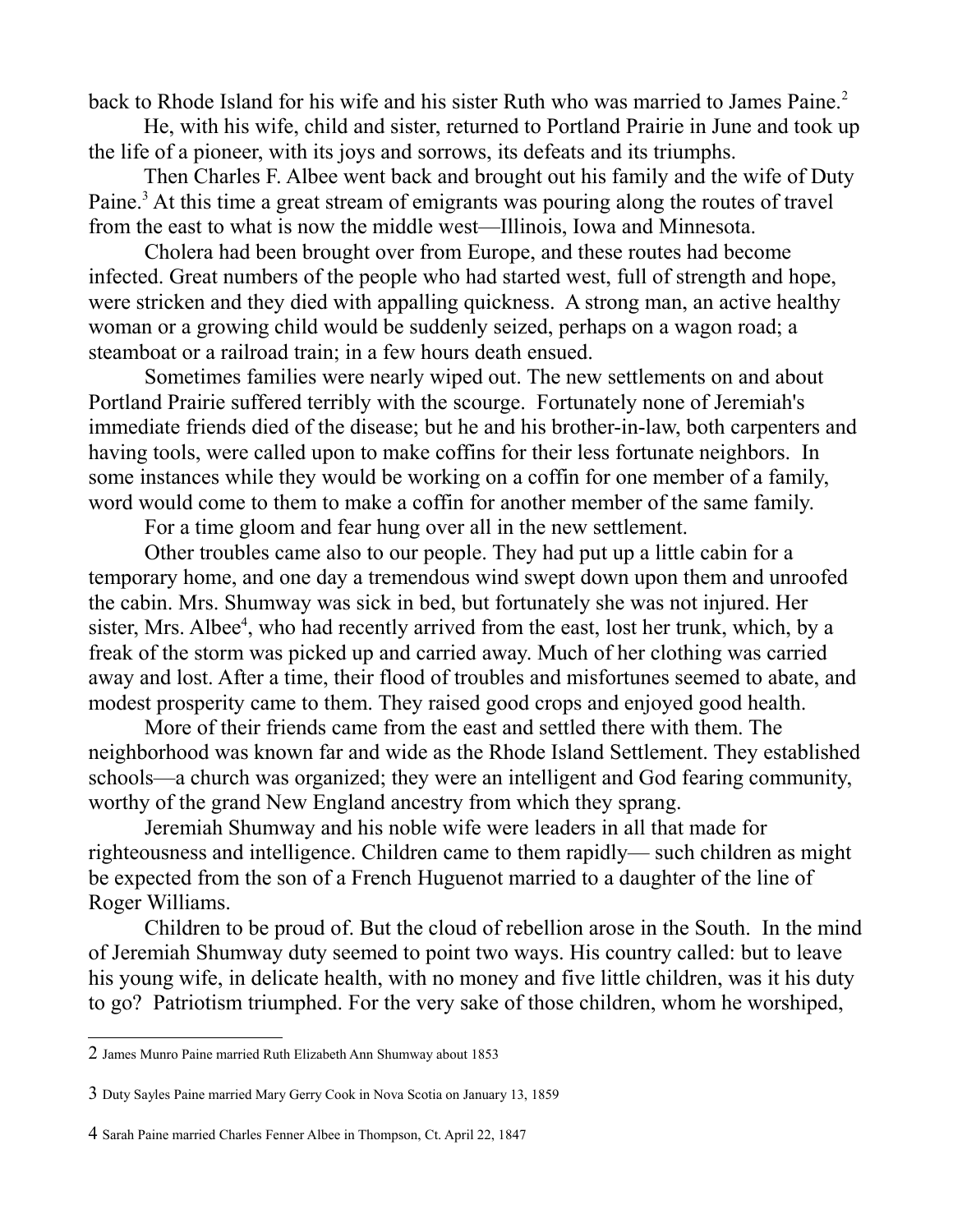the country must be saved.

Having made the best provisions that his circumstances permitted for the comfort of his family, he entered the Union army in November, 1864, as a private, Company A, Fifth Minnesota Infantry.

On Thanksgiving day of 1864, he was at Fort Snelling, near St. Paul. Shortly after that he went to La Crosse, Wis., by stage, on his way to the front. While there he accidentally met one of his friends and neighbors. Franklin Everett, who, feeling the extreme hardship of Mr. Shumway being taken away from his family, told him that he knew of a single man who would be willing to go as a substitute for a reasonable sum, and offered to advance the money, which Shumway, at that time did not have. But having put his hand to the plow, he determined not to turn back and gratefully declined the friendly offer.

From La Crosse, he went by train to Chicago, thence to Cairo, Ill., thence to Nashville, Tenn. When the party of recruits, of whom Mr. Shumway was one, reached Nashville, a battle was imminent and no time was allowed them for drill.

Every man was needed for actual service. Mr. Shumway passed one night in sentry duty and then, on the third day after he reached the front went into the battle of Nashville. Of the company of new men who had come with Mr. Shumway as recruits for Company A, not one showed the white feather, although the battle was one of the mostly hotly contested actions of the war, as well as one of the most important in its results.

The 5th Minnesota took part in the grand charge that swept Hood's army into a wild retreat, which ended only with its utter disorganization.

The part of the battle line in which Company A was placed, was obliged to charge across an open corn field. This field was ankle deep in sticky mud and was constantly swept by the fire of the rebels, who were in a thick wood on the far edge of the field, and themselves, comparatively safe. Wading through the mud, a swift advance was not possible and many a brave fellow fell in the crossing. With Mr. Shumway in this charge were his friends and neighbors, Ellery Arnold, William Walker Everett (a grandson of the revolutionary hero, Josiah Everett 2<sup>nd</sup> ) and Rufus Shumway, a younger brother of Jeremiah's. At last the terrible cornfield was crossed and the woods was reached. The enemy there were in confusion. Some of them were still fighting, some of them were surrendering and others were running away. Mr. Shumway saw a big confederate who was still fighting. The man was standing behind a tree deliberately loading and firing at our men. Jeremiah threw his gun to his shoulder and drew a bead on the broad grey back. Said Mr. Shumway (my father-in-law), in telling me about it many years afterward, "I was just as cool as if I had been in the woods at home shooting squirrels." "I had taken careful aim and was already pressing the trigger, when a union officer struck up my gun with his sword, crying out, don't shoot, they are surrendering, but that fellow was not surrendering; he just coolly walked off among the trees and escaped."

Probably it is well that the gun was struck up for Mr. Shumway was an experienced deer hunter and a dead shot. The death of the brave man in grey could in no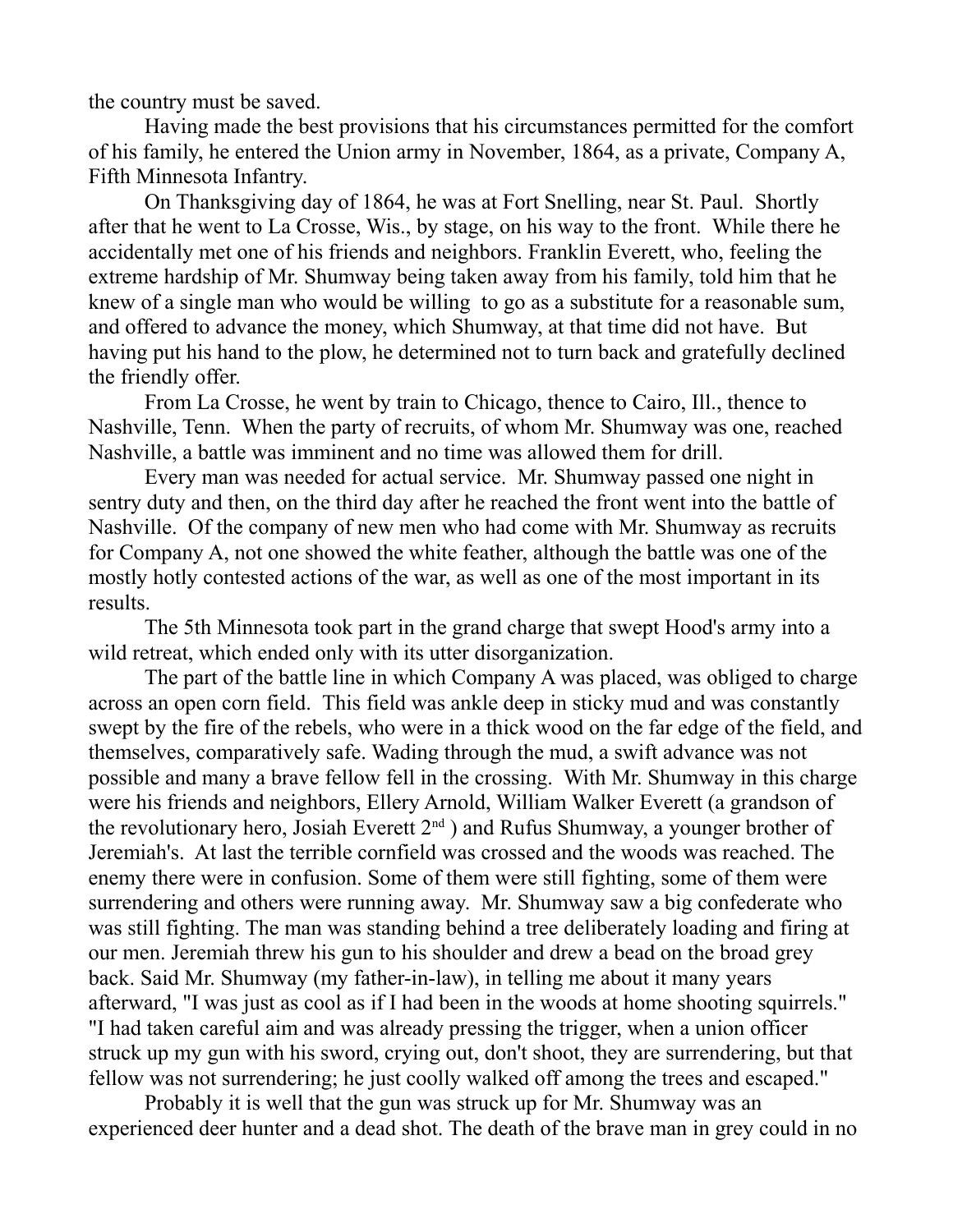way have changed the results of the war and we may hope and dream that he lived to return to his loved ones, to whom he was, perhaps, as dear as is Jeremiah to his family. Still, it seems mighty tough, when you have been shot at by a hidden foe, himself in comparative security, for what seems like hours, that when you get in sight of that foe to be forbidden to take at least one crack at him. And so remarked father Shumway when telling me about it.

When the battle was over, Mr. Shumway heard that Rufus Shumway had been killed; but this proved untrue as Rufus escaped injury; but William Walker Everett had fallen in the terrible corn field with his cheek to the stock of his musket, in the act of firing. A bullet had pierced his brain, causing instant death.

After the battle of Nashville Mr. Shumway's regiment was among the troops that pursued and finally utterly destroyed Hood's army.

During this pursuit, Mr. Shumway, unaccustomed to the climate and the privations and hardships, was taken sick. The army was proceeding by forced marches and he was unable, in spite of his utmost exertions, to keep up with the troops. The Captain of his company ordered him to stop where he was and follow up when he could; for all wagons and ambulances were full to overflowing and there was no chance to ride.

He was left at a house, and the Captain told the people of the house that he held them responsible for Mr. Shumway's safety. But as the latter remarked, when he told me the story, that amounted to nothing for the Captain was marching rapidly away and in all probability would never pass that way again. The Captain also relieved him of his gun and other accoutrements, telling him to follow along as soon as he felt able. As I remember, he did not stop at all, but followed up as fast as his feeble strength would permit.

But how desperate and forlorn was his situation. Alone and sick in an enemy's country —an enemy who were enraged by the defeat of their army and by the triumphant passage of the Union army through their locality. It would seem that his death was almost certain; but the people of the South, though in the wrong, were a brave chivalrous people, neither cruel or murderous. And in his lonely tramp of several days, Mr. Shumway met nothing but kindness at their hands.

One night, sick, hungry and weary, almost unto death, he crept to the door of a little shack in the woods. The people were poor with a poverty that the people of the North have no conception of, and fear of the Union army had driven the men out into the woods. But the poor, half clothed and half starved women in the shanty showed the sick stranger who wore the hated blue, every kindness in their power. They gave him of such food as they had and told him he might sleep on the floor before the fireplace. He lay down and in his exhausted condition, soon fell asleep. He was awakened by a little confusion in the house and realized that several men had entered. That they were men who would look upon him as an enemy, he had no doubt. But he was weak, almost to helplessness and unarmed. What could he do? Nothing. So, as he told me, "I just lay still and went to sleep again," and when I awoke in the morning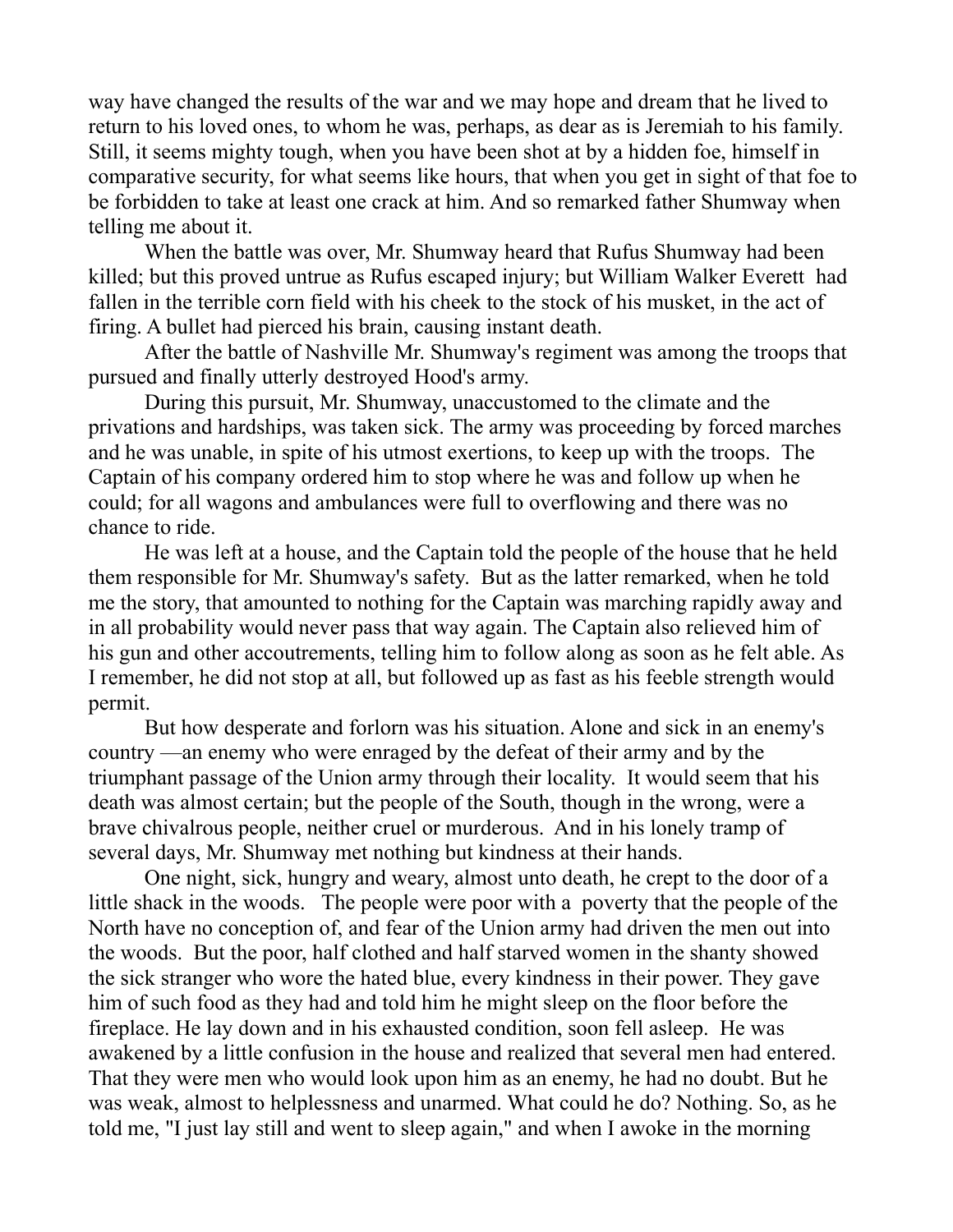there was no one there but the women."

He arose from his hard, but warm and dry resting place, somewhat better of his illness and, after thanking and rewarding as best he could his kind hostesses, resumed his effort to overtake the army.

Gradually he recovered his strength and after living in this precarious way for several days, succeeded in rejoining the regiment and resumed. his duties. The breaking up of Hood's army was, by this time completed, or nearly so, and the Union troops went into winter quarters at Eastport, Alabama, a town on the Tennessee River. In the month of February they broke camp at Eastport and went down the river to New Orleans, where they again went into camp. From there they moved, in the month of March, to Mobile, Alabama. There the regiment took part in the battle of Mobile and the taking of Spanish Fort, and perhaps of Fort Blakely; but of the latter I am not sure. At the capture of Spanish Fort, Jeremiah and his friend Ellery Arnold had a close call. While they were waiting the formation of the lines for the final assault on the fort, their company was under heavy fire and was ordered to lie down that the men might be less exposed.

It was raining and Shumway and Arnold lay down together and drew a blanket over the two of them to keep off at least a part of the moisture.

As they lay there, Shumway felt the blanket twitch and Arnold groaned. Are you hit, asked Jerry? "Yes," said Ellery, "I think my leg is smashed to bits." They proceeded to examine the injured limb and found that the missile that had hit it was a small, spent cannon ball, and that the leg was not crushed but only bruised and numbed. Probably, had the ball not been a spent one they would both have been either killed or maimed for life.

As it was, Mr. Shumway was uninjured and Arnold was able, with help, to hobble off the field. When the operations about Mobile were successfully finished, the army started to move to Montgomery, Alabama, where they expected another battle. On April 2, 1865, while on this march, there came suddenly to the ears of Jeremiah and his comrades, the sound of heavy firing. It was not expected that they would get in touch with the enemy for some days, and they were all much surprised. They all stopped to listen in great astonishment. Nearer and nearer rolled the line of fire, coming swiftly from the vanguard down the column of marching men.

Some said: "We have run afoul of the enemy and they are licking us for the fight is coming this way fast."

Nearer and nearer, louder and louder came the steady roll of musketry.

The men gripped their guns and awaited orders in tense anxiety, glancing at each other in perplexity and bewilderment.

Then—mingled with the musketry they heard wild cheering.

Not the cries of beaten, fleeing men, but the mighty, exultant Hurrahs of patriots whose cause is won.

Nearer and nearer came the crashing volleys; nearer and nearer roared the exultant cheers. THEN—down the marching column—spurring his foaming horse to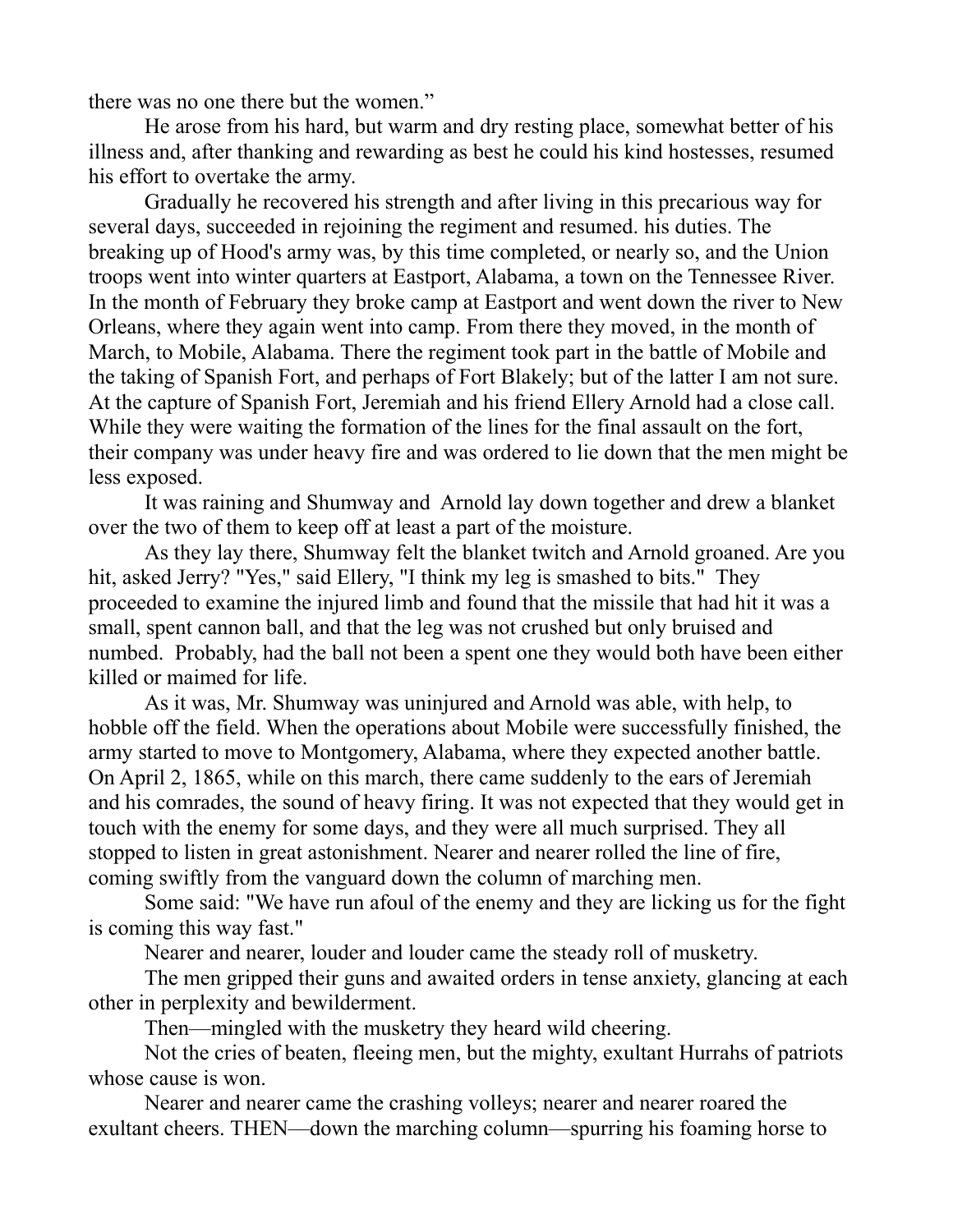top speed—came an officer, wild with delight, swinging his hat and shouting: LEE'S SURRENDERED, LEE'S SURRENDERED.

An instant's pause to grasp the glad tidings, and then to each shoulder leaped the ready musket to peal the last shot as a salute to the peace that was in sight. Then, those mighty men of valor, who were not warriors but men of peace who were fighting to end war and to save their country, dropped their muskets, threw their hats in air and cheered in an ecstasy of exultation and joy. Strong, reserved men who seldom showed emotion clasped each other, in arms and shed tears—such tears as only such men can shed. So came the news of peace to the 5th Minnesota and to Jeremiah Shumway. The great war of brother against brother was at an end, and visions of a speedy return to home and loved ones arose in the minds of each soldier. How swiftly that thought took Mr. Shumway back to his devoted wife and five little tots, on far away Portland Prairie, we may well guess. But there was yet much to be done before these devoted fathers, husbands; brothers and sons could return to the loved families that so longed to greet them.

The great war was over. Rebellion was crushed but the South was without a government. There was no force except the United States Army to protect life and property. Civil law, there was none. Many Southern people applied to the Commanding General for guards, for the country was full of disbanded soldiers and freed negros. Many men were detailed for this duty, and Mr. Shumway was placed in charge of a fine plantation, the owner, a fine old Southern gentleman, looking to him for protection and also for control of the large number of freed negroes that remained on the plantation, and to whom the planter paid wages. These freed men looked upon the tall, quiet man in blue uniform as the representation of the Lincoln government that had made them free. And they gave him loyal obedience without a question. Indeed, no man could have been better adapted for the position for he was a natural commander of men. The planter placed at his disposal a riding mule and a negro servant, and treated him with marked courtesy. For a considerable time he remained there, treated as an honored guest with nothing to do but ride about the country and represent the authority of Uncle Sam on the plantation.

One day he was riding to town. The lonely road wound through the pine woods. Suddenly he saw two horsemen following him and their actions were suspicious. He was unarmed, and the action of the men was rather alarming to a man alone in the woods. However, there was nothing that he could do but to continue on his way, which he did. The men rode up and passed him and after getting a considerable distance ahead, stopped and apparently waited for him. Then, after waiting for a short time, they apparently changed their minds, for they rode on and he saw them no more. What was their thought or idea, we can never know. But to an unarmed man in an enemy's country their actions were at least nerve racking. The planter was much pleased with Mr. Shumway and offered strong inducements for him to stay permanently with the plantation. But Jeremiah was a thoroughly Northern man. A yankee of the purest type; and he yearned for his little farm in Minnesota.